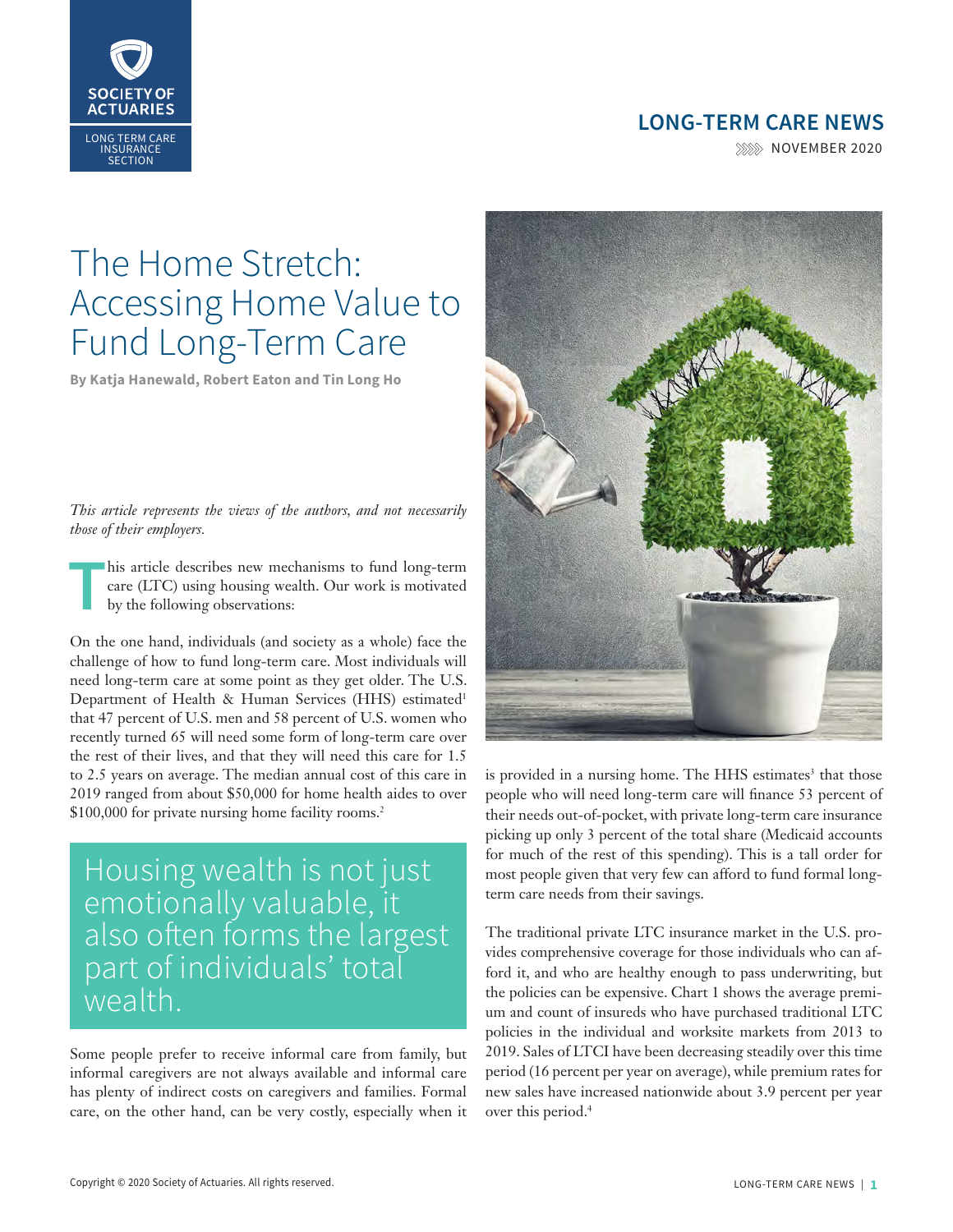

Chart 1 U.S. LTCI New Sales Average Premiums and Policy Counts

At the same time, many older individuals own their homes. They often have an emotional attachment to their home and prefer to stay in their home for as long as possible as they age. Fifty-eight percent of older adults in the U.S. have not changed residences in more than 20 years, and 75 percent say they intend to live in their current homes for the rest of their lives.<sup>5</sup> Most people also prefer to receive care at home rather than having to move into a nursing home.

Housing wealth is not just emotionally valuable, it also often forms the largest part of individuals' total wealth. However, housing wealth is an illiquid type of asset. In order to access the accumulated savings in the family home, individuals typically have to sell and move, which they are reluctant to do.

In this article, we describe new approaches to long-term care financing that rely on home equity release and we address several of the challenges mentioned above. While these approaches stand to help expand the potential for long-term care financing to middle-class Americans, even these approaches don't address a large swath of the U.S. with less privilege, who have little or no home equity. We will discuss the product design, marketing, pricing and risk management of these new approaches and potential behavioral factors that should be considered. The article builds on a growing body of academic research to which the authors have actively contributed. We want to share the key insights of this international work in market research, economics, and actuarial studies to stimulate more research in this area.

## PRODUCT DESCRIPTION

Housing wealth may be used to fund long-term care. There are two components in the transaction: how housing wealth is unlocked and how it is used to finance long-term care. We discuss these components separately as they can be combined in different ways. And while unlocking and financing can be found in the U.S. and other markets internationally, a combined product has not yet been introduced.

### **Unlocking Housing Wealth**

The easiest way to fund long-term care using housing wealth is to **sell the property** and use the sale proceeds to either cover long-term care insurance premiums or long-term care costs as they arise. There are many reasons why most people don't do so. Most house sales mean that people are moving, unless a saleand-leaseback is possible. People moving also incur sales taxes and moving costs. The strategy to sell to cover long-term care costs is particularly challenging for couples or families with only one person in need of care: the other family members still need a place to live, and they prefer to remain in the family home. Because most people won't sell their home to finance long-term care, we look to home equity release products that allow individuals to access their housing wealth while still living in the home.

The most common form of home equity release are **reverse mortgages** (also called "lifetime mortgages" in the U.K.). Reverse mortgages are loans that allow individuals to borrow against their home equity without having to make capital or interest repayments while they live in their homes. Individuals can typically choose to receive the payouts as a lump sum, an income stream or a line of credit. All payouts that the individual receives become a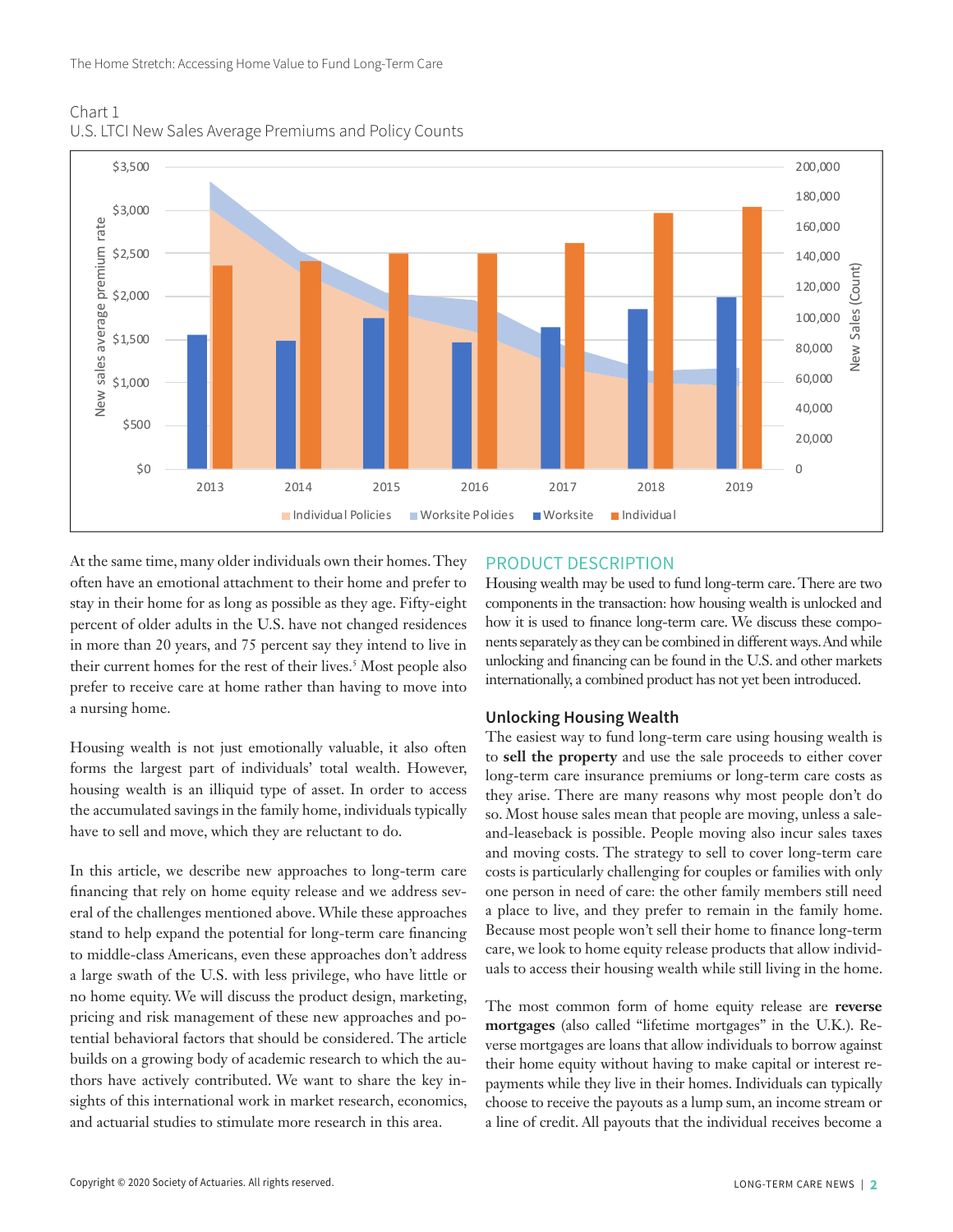debt that accumulates interests. Fees and mortgage insurance premiums are also charged against the loan account. The outstanding debt is settled when the borrower permanently moves out of the home, either because they permanently enter a nursing home or because they have passed away. In either case, the home is sold, and the sale proceeds are used to settle the outstanding debt.

Reverse mortgages typically feature two important guarantees: a guaranteed right of the individual to stay in their home ("lifetime occupancy"), and a no-negative equity guarantee (NNEG), which ensures that only the sale proceeds are used to settle the outstanding debt. The NNEG protects the borrower and their estate from having to provide additional resources to cover the debt. With a reverse mortgage, homeowners choose the amount they wish to borrow and receive as payouts, subject to maximum loan-to-value ratios set by the provider. The level of payout for a given loan amount depends on the characteristics of the property and the age of the borrower.

Reverse mortgages are available in many countries, including the U.S., Canada, Australian and several countries in Europe and Asia (including China). The U.S. has the largest reverse mortgage market globally because of the Home Equity Conversion Mortgage (HECM) program, which is run by the Federal Housing Administration (FHA), a subsidiary of the Department of Housing and Urban Development (HUD). HECM reverse mortgages are insured by the U.S. Federal Government and are only available through an FHA-approved lender.<sup>6</sup> Individuals must either own their home outright or have a very low balance on the home when applying for a HECM reverse mortgage. HECM reverse mortgages are complex products that involve various fees and costs, including origination fees, interest payments, mortgage insurance and closing costs. The program requires substantial product education not only for the HECM borrower but also their family members and estate. Two critical factors in developing new home equity release products are the product design and communication, to help ensure that potential customers best understand the product.

Another form of home equity release is called **home reversion**. A home reversion contract involves a partial sale and leaseback of the individual's home. The homeowner chooses a percentage of their current home value that they wish to sell. The payout they receive reflects the current market value of the property share minus fees and minus the present value of the lease-forlife arrangement that is part of the contract. This value of the lease-for-life arrangement is subtracted because the individual is renting back the part of the property that they sold to the provider. At the end of the contract, the home is sold and the sale proceeds are shared based on ownership proportions. Home reversion contracts are available in several markets, including the U.K. and Australia.

Reverse mortgages and home reversion plans are the most common types of home equity release. Other forms of home equity release include:

- **• Viager:** A real estate transaction, popular in France; a contract between two private parties, where the buyer makes a down payment and then a series of payments for as long as the seller is alive.
- **• Shared appreciation mortgages:** The consumer shares a percentage of the appreciation in the home's value with the lender in return for paying reduced or no interest on that part of his or her borrowings.
- **• Home income plans:** The equity released through a reverse mortgage or a home reversion plan is automatically invested into an annuity that generates income for life.

The home equity release arrangements we described in this subsection usually terminate when the homeowner dies or permanently moves into a nursing home. Let's turn now to discuss how these arrangements can be used to fund long-term care, both at home and in a nursing home.

#### **Financing LTC With Housing Wealth**

A simple way is to **use the home as an "ATM"** (or "equity bank"7 ) and withdraw cash as needed to cover formal costs of long-term care. One advantage of this strategy is that if the individual never incurs long-term care costs, the value of the home is preserved and can be used for other purposes, including a bequest. A disadvantage of this strategy is that it does not provide insurance through risk pooling. The individual can face very high out-ofpocket long-term care costs, which could exceed the home value.

Alternatively, the additional liquid wealth obtained via home equity release can be used to **purchase long-term care insurance**. Home equity release contracts such as reverse mortgages and home reversion plans can fund a single upfront premium or a regular monthly or annual premium. Higher upfront premiums will deplete home equity faster. The insurance benefits can reimburse LTC costs, or indemnify the policyholder depending on their care needs.

Furthermore, home equity release can **fund the deposit or bond** required for an individual to enter a nursing home or retirement community (such as a continuing care retirement community, a CCRC). This arrangement is especially useful for couples or families living together when only one person needs care while other family members still require a place to reside and prefer to remain in the family home.

Most individuals prefer to remain in their homes as they age and receive informal care from a family member. Financing longterm care through a home equity release can address both these needs by allowing individuals to access the accumulated savings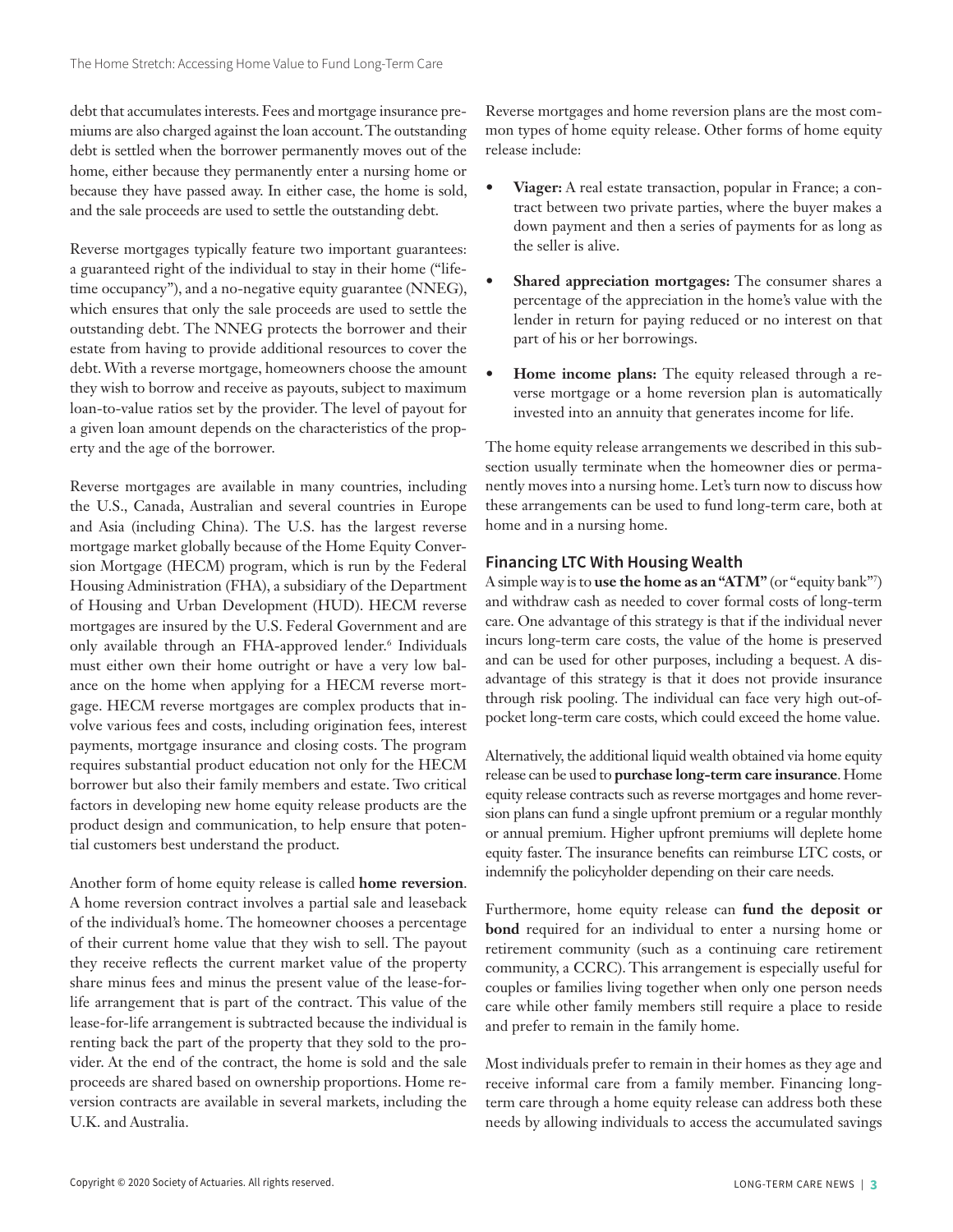in their home while still living in the home, and by providing the resources to pay an income to an informal care provider.

#### PRODUCT DEVELOPMENT AND IMPLEMENTATION

In this section, we highlight key considerations for the product design, marketing, pricing, and risk management of products that facilitate home equity release combined with long-term care funding. For more details and numerical examples, please refer to our published research papers.<sup>8</sup>

#### **Product Design and Marketing**

Two critical factors to consider in developing such a product are **design and communication**. Home equity release products (reverse mortgages, home reversion) and long-term care insurance are complex products in themselves, and their combination can be challenging to understand. We know that product understanding is a key driver of the demand for retirement financial products such as reverse mortgages.

Providers must design products that potential clients can understand. We have analyzed home equity release products offered in different markets, including Australia and China, and found that some products are unnecessarily complex. For example, one reverse mortgage product piloted in China provides fixed monthly payments for life, which are partly structured as a deferred annuity. While this structure might be attractive from the insurer's perspective, it is difficult to communicate to potential customers, and this was one of the reasons this product failed to attract demand.

We also see that the demand for equity release products is higher when **customer needs and concerns are openly addressed**. For example, potential customers are sometimes concerned that they may be evicted from their property. To address this concern, providers emphasize the guaranteed lifetime occupancy. Potential customers may also view reverse mortgages as unattractive when house prices are increasing. Fortunately, in a reverse mortgage, homeowners and their estate participate in house price increases and are protected against downturns in the housing market by the no-negative equity guarantee. With a home reversion arrangement, homeowners remain exposed to house price fluctuations for the fraction of housing wealth they retain.

We also recommend that providers openly address **bequest motives and intergenerational transfers**. Based on our research, we argue that the long-term care strategies described in this article should be marketed to older homeowners and their adult children as both groups sometimes have misconceptions about each other's views on housing wealth. In one study we conducted in China,<sup>9</sup> we found some older homeowners rejected the reverse mortgage because they wanted to leave their property to children or grandchildren, while very few of the adult children we surveyed were concerned about this. At the same time, a number of adult children thought their parents would not be interested, even though reverse mortgage approval rates were high among older homeowners.

Companies selling these products can emphasize that long-term care financing strategies based on home equity release can **reduce the burden on children and grandchildren**, who might have debt and low incomes themselves, and can provide resources to facilitate informal care. The product design can also include an option for children to settle any outstanding reverse mortgage debt or buy back the home reversion share, and keep the property within the family.

Finally, there is a perception that older homeowners are an especially vulnerable group of customers. However, many older homeowners have decades of experience in dealing with mortgage lenders because they had traditional (forward) mortgage loans during their working lives. We also note that mortgage borrowing is increasing among older Americans: Between 1980 and 2015, mortgage usage by homeowners 65 and older increased from 13 percent to 38 percent.10 Some customers might be reluctant to take on debt again after having paid off their mortgage over many years. To address this concern of **debt aversion**, product messages may highlight how long-time homeowners deserve to access the value in their homes—which they have earned over years of payments—in a time of long-term care need.

#### **Pricing and Risk Management**

Strategies and products that combine the use of housing wealth to fund long-term care are exciting and novel areas of research. These products may provide an attractive solution to the challenge of how to fund long-term care by allowing individuals to use their housing wealth. These strategies and products are also interesting from a modeling perspective, as they require estimating uncertain factors and risks.

For example, reverse mortgages typically include an NNEG, which caps the borrower's repayment at the house price at the time of termination. Pricing this guarantee is central to the pricing and risk management of reverse mortgages. This pricing exercise requires projections of house price growth rates and interest rates over a long time-horizon. We found that house price growth varies substantially across suburbs and depends critically on the property's characteristics, including location. The properties of older homeowners often have different characteristics than new properties (such as the kitchen layout and the number of bathrooms) and are maintained differently as the homeowner ages. Ideally, such factors should be considered when estimating future home value. In our research, we have used vector autoregressive with exogenous variable (VARX) models to project disaggregate house price indices rates along with other macroeconomic variables.11

For home reversion, a lease for life agreement is usually embedded in the contract. After selling part of the property, the occupants actually need to pay rent for the proportion they sold. The lease for life agreement represents the rent of the proportion of the home that is sold. Therefore, the proceeds of the home reversion consist of two components: a lease for life agreement, and the purchase of long-term care insurance. To calculate the